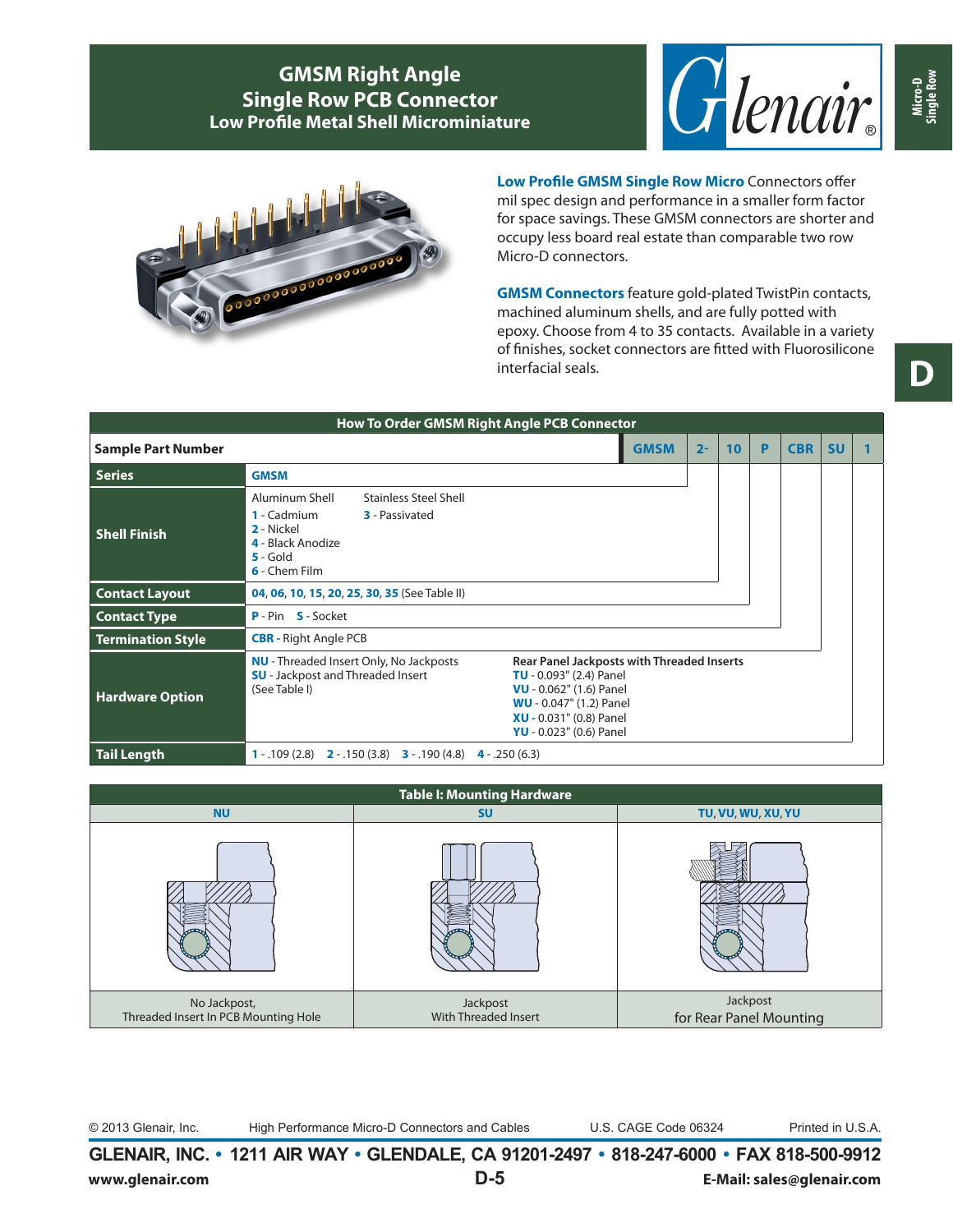

**Table II: Dimensions** A B C (⊖⊖⊖⊖⊖ D E E .140 (3.55) TAIL LENGTH  $\pm$  .015 (0.38) .020 ( 0.51) Diameter  $\circ$ 00000 J **Pin** L K **Face View of Pin (Plug) Connector** G  $\bigoplus$ #2-56 UNC 2B THDS. 2 PLCS. .100 (2.54) RADIUS 00000 Socket 1 **Face View of Socket (Receptacle) Connector A Max. B C Max. D Max. E Max. G Max. J Max. K L Layout**  $\ln$  mm.  $\ln$ . mm.<br> $\pm 0.08$ ± 0.08 In. mm. In. mm. In. mm. In. mm. In. mm. In. mm. In. ±.003 ±.004  $+0.10$ ±.010 **04P** .648 | 16.45 | .184 | .648 | 16.45 | .135 | 3.42 | .135 | 3.42 | .135 | 3.42 | .131 | .250 | .184 | .250 | .213 | .213 | 5.41 **04S** .648 .213 .415 .6.35 .41 .197 .5.00 .6.35 .411 .494 .241 .241 .241 .309 .250 .541 .478 .478 .213 .364 .213 **06P** .748 | 19.00 .578 | 14.65 .350 .350 | 3.91 .135 | 3.42 .241 | 6.13 .364 | 9.25 | 3.42 .250 | 6.35 | .213 | 5.41 241 | 6.13 | 250 | 250 | 250 | 197 | 5.00 | 19.00 | 19.40 | 19.40 | 10.40 | 10.40 | 10.40 | 10.40 | 19.41 | 6.13 | 364 | 9.25 | 213 | 5.41 | 5.00 | 250 | 6.35 | 213 | 5.41 10**P** .948 .213 .213 .241 .184 .184 .184 .364 .364 .364 .241 .241 .241 .241 .364 .2407 .250 .351 .213 .213 .213 10**S** .948 24.07 .777 .1977 .609 .6.13 .194 .241 .241 .241 .241 .364 .364 .241 .197 .250 .213 .213 .213 .41 **15P** 1.198 30.42 1.027 26.08 .800 20.34 .135 3.42 .241 6.13 .364 9.25 .184 4.67 .250 6.35 .213 5.41 15S | 1.198 | 30.42 | 1.027 | 26.08 .859 | 21.82 .194 | 4.94 | .241 | 6.13 | .364 | 9.25 | .197 | 5.00 | .250 | 6.35 | .213 | 5.41 **20P** 1.448 36.77 1.277 32.43 1.050 26.69 .135 3.42 .241 6.13 .364 9.25 .184 4.67 .250 6.35 .213 5.41 **20S** 1.448 36.77 1.277 32.43 1.109 28.17 .194 4.94 .241 6.13 .364 9.25 .197 5.00 .250 6.35 .213 5.41 **25P** 1.698 43.12 1.527 38.78 1.300 33.04 .135 3.42 .241 6.13 .364 9.25 .184 4.67 .250 6.35 .213 5.41 **25S** 1.698 43.12 1.527 38.78 1.359 34.52 .194 4.94 .241 6.13 .364 9.25 .197 5.00 .250 6.35 .213 5.41 **30P** 1.948 49.47 1.777 45.13 1.550 39.39 .135 3.42 .241 6.13 .364 9.25 .184 4.67 .250 6.35 .213 5.41

mm.  $± 0.25$ 

**GLENAIR, INC. • 1211 AIR WAY • GLENDALE, CA 91201-2497 • 818-247-6000 • FAX 818-500-9912 www.glenair.com D-6 E-Mail: sales@glenair.com**

**30S** 1.948 49.47 1.777 45.13 1.609 40.87 .194 4.94 .241 6.13 .364 9.25 .197 5.00 .250 6.35 .213 5.41 **35P** 2.198 55.82 2.027 51.48 1.800 45.74 .135 3.42 .241 6.13 .364 9.25 .184 4.67 .250 6.35 .213 5.41 **35S** 2.198 55.82 2.027 51.48 1.859 47.22 .194 4.94 .241 6.13 .364 9.25 .197 5.00 .250 6.35 .213 5.41

**Micro-D Single Row**

<sup>© 2013</sup> Glenair, Inc. High Performance Micro-D Connectors and Cables U.S. CAGE Code 06324 Printed in U.S.A.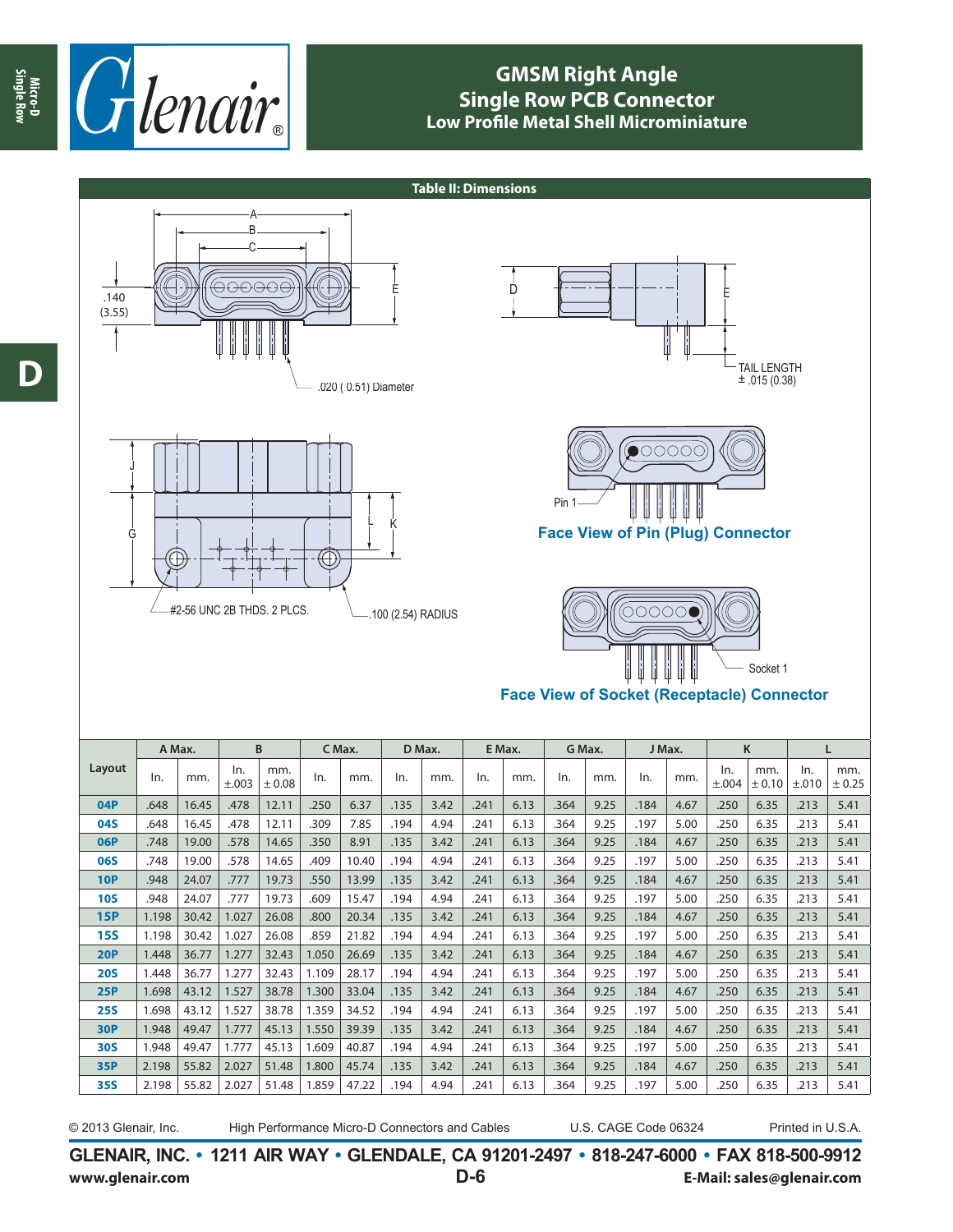

### **GMSM PCB Layouts – Pin Connectors**



**GLENAIR, INC. • 1211 AIR WAY • GLENDALE, CA 91201-2497 • 818-247-6000 • FAX 818-500-9912 www.glenair.com D-7 E-Mail: sales@glenair.com** **Micro-D Single Row**